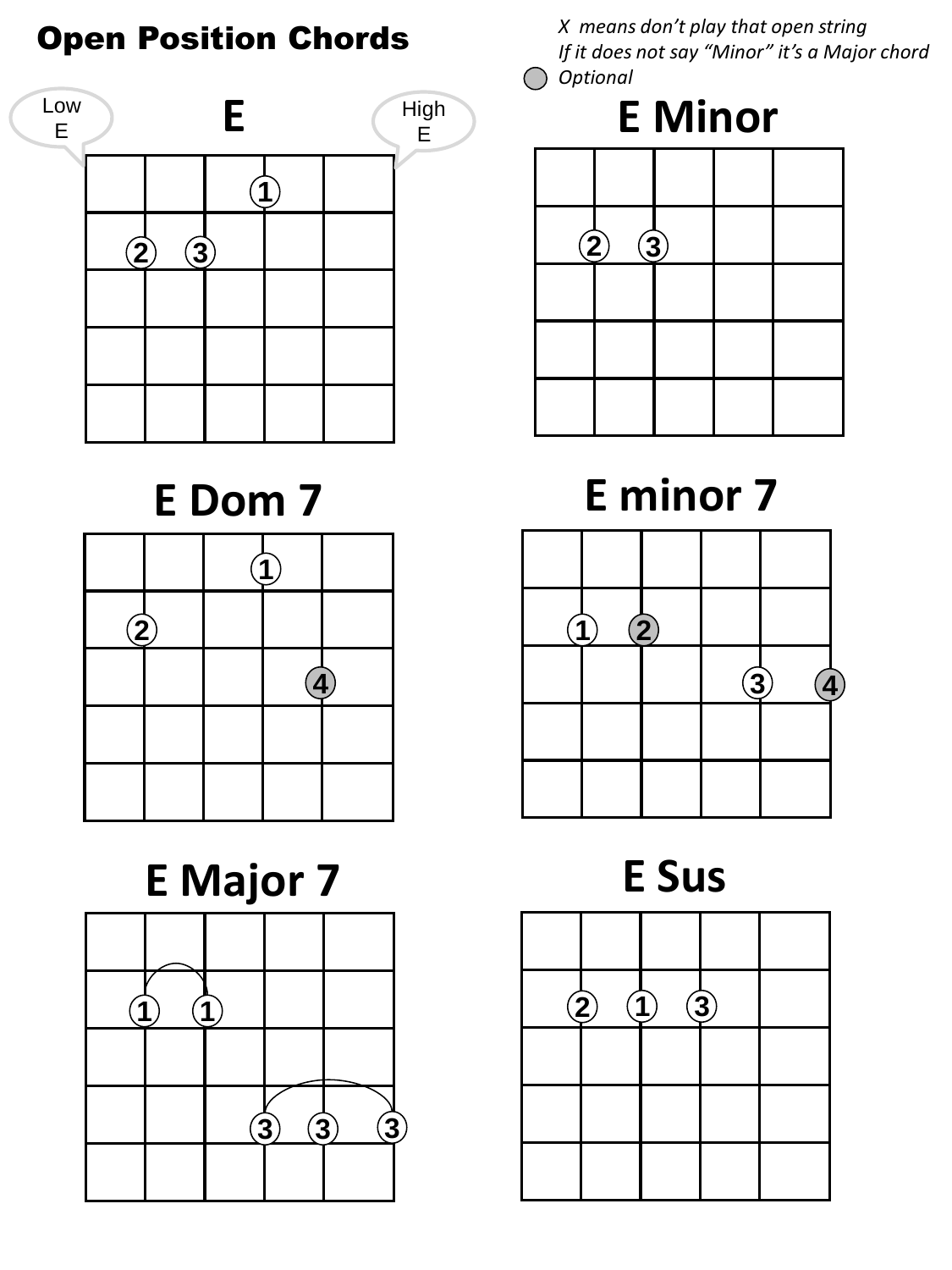





*If it does not say "Minor" it's a Major chord Optional* 





*X* 

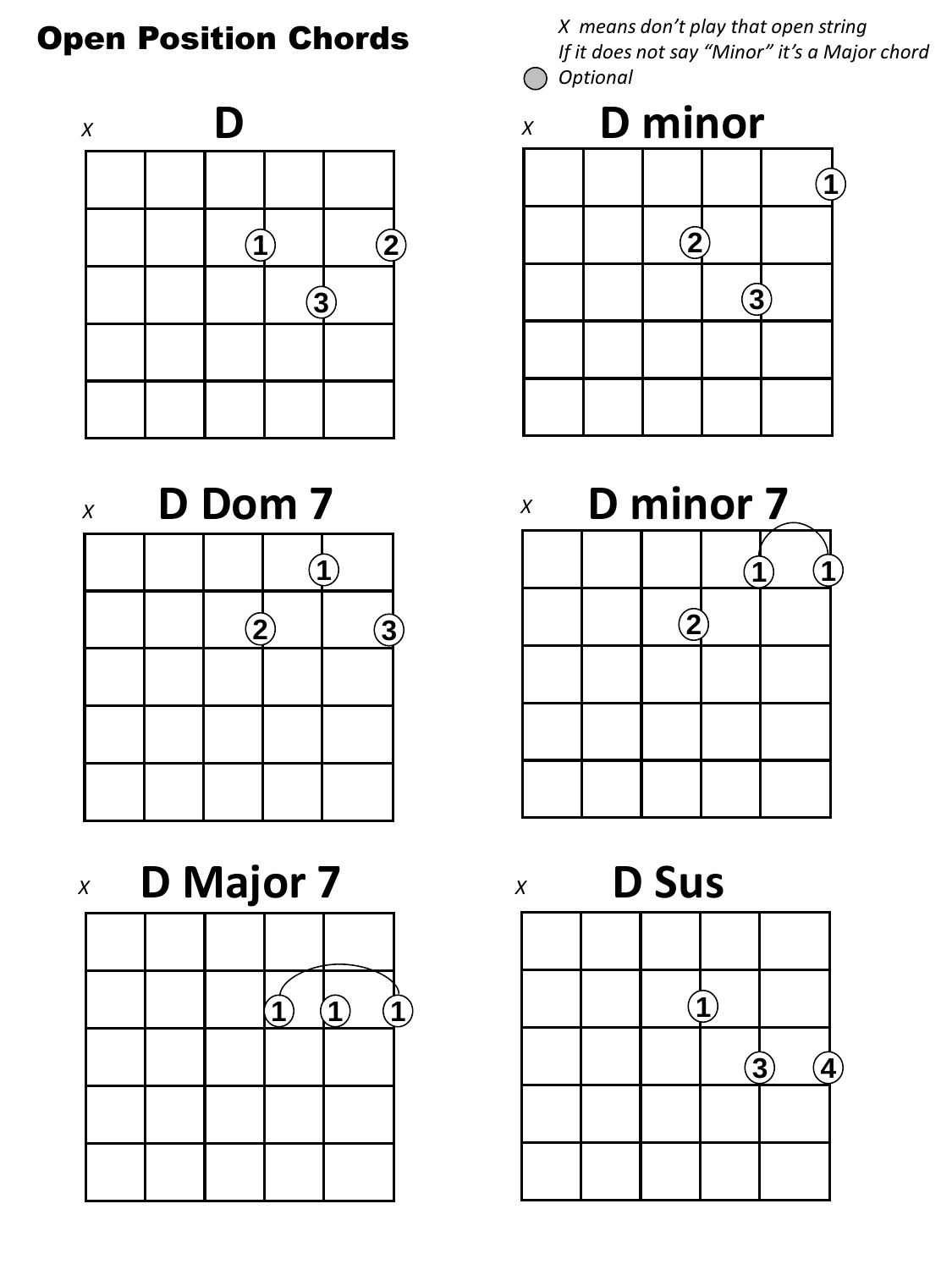

|  | $\mathbf{2}$ | $\mathbf{3}$ |  | $\overline{2}$ |
|--|--------------|--------------|--|----------------|
|  |              |              |  |                |
|  |              |              |  |                |
|  |              |              |  |                |

# **A Major 7 A Sus**

|  | $\ddot{2}$ | $\bigcirc$ |
|--|------------|------------|
|  |            |            |
|  |            |            |
|  |            |            |



**A Dom 7 A minor 7** 

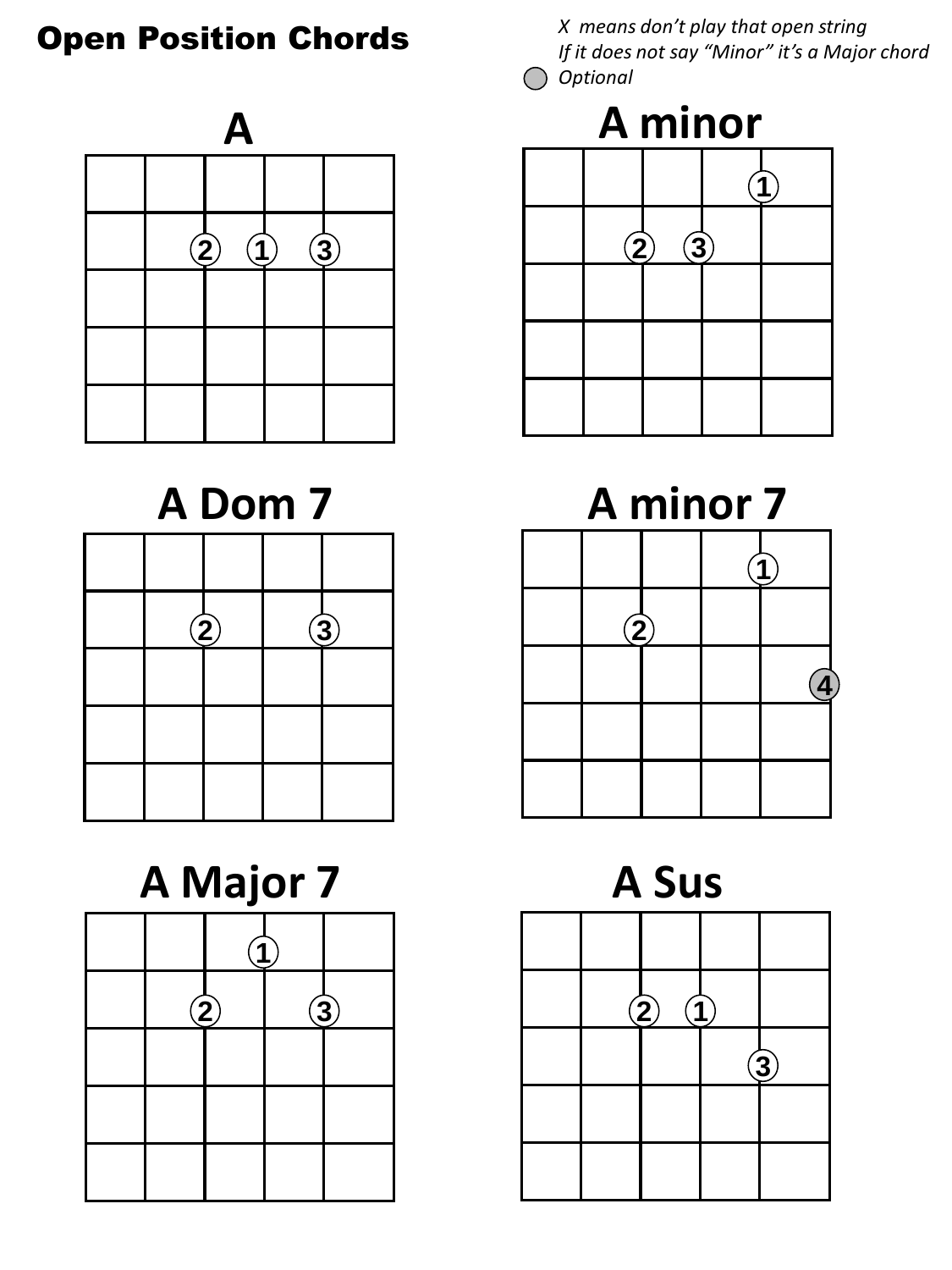

## **C Dom 7**

|          | $\mathbf 2$ |  |  |              |                        |
|----------|-------------|--|--|--------------|------------------------|
| $\bf(3)$ |             |  |  | $\mathbf{2}$ | $\widehat{\mathbf{3}}$ |
|          |             |  |  |              |                        |
|          |             |  |  |              |                        |



**C Add 9**



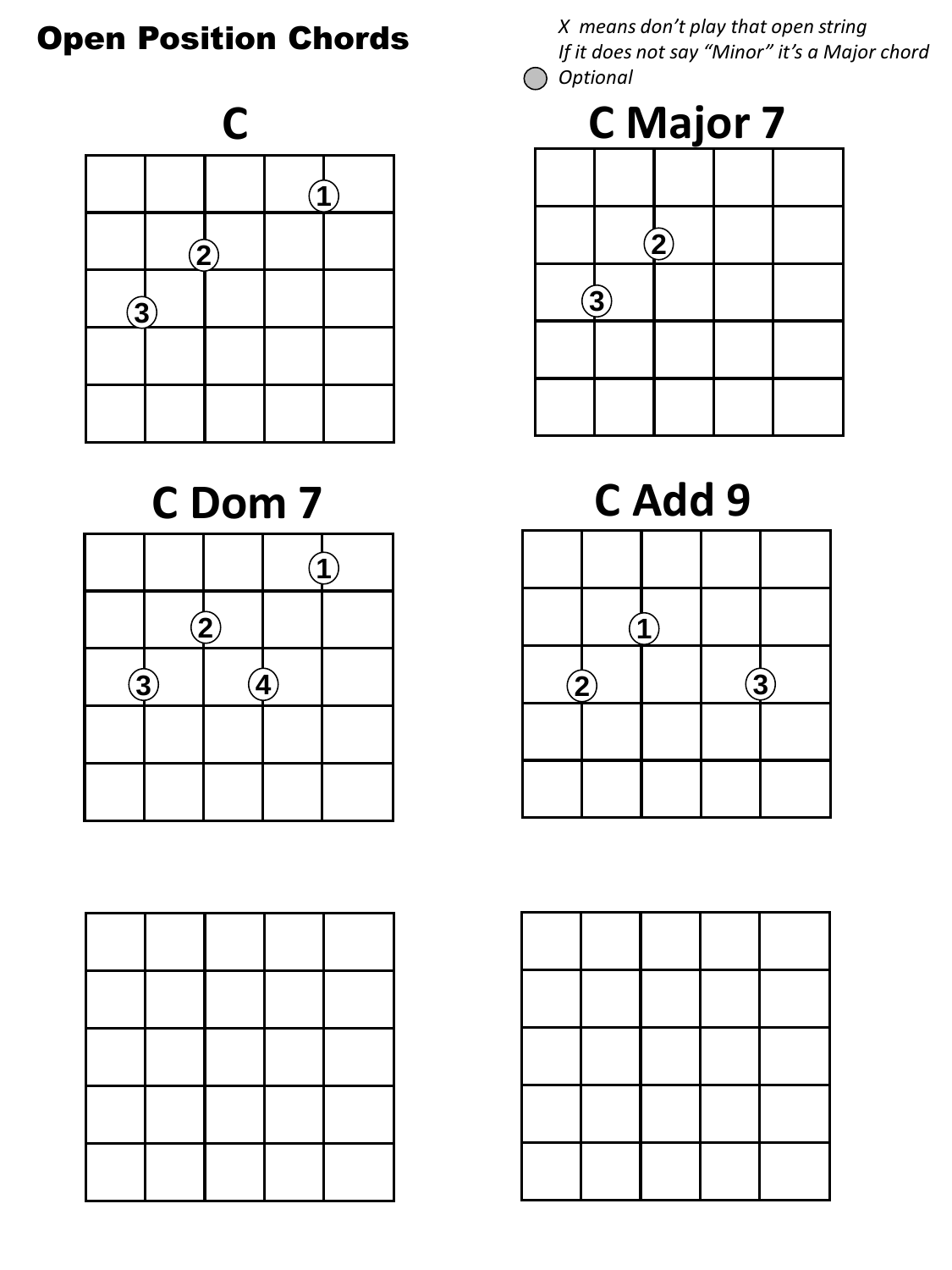